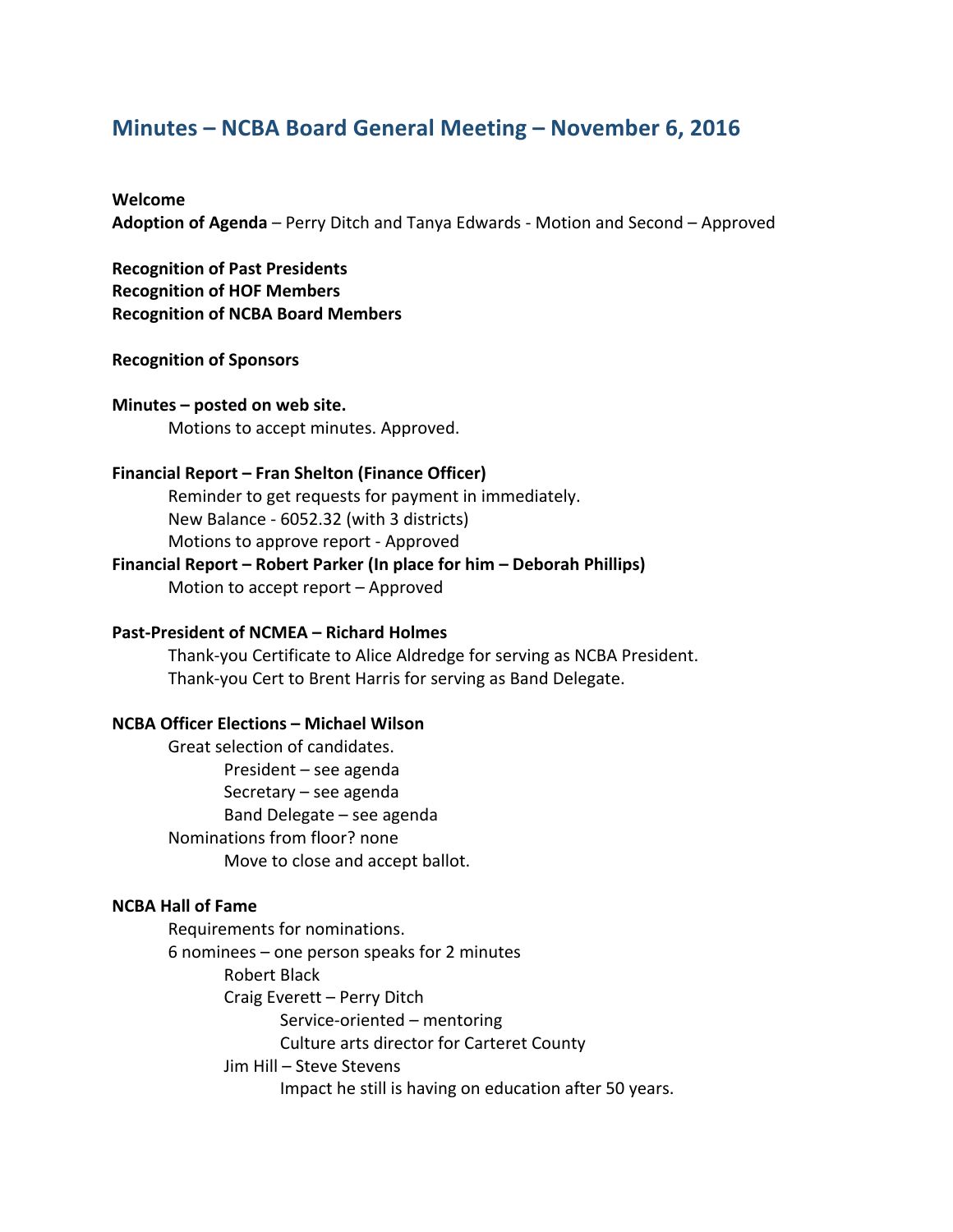Ed Kiefer  $-$  Phillip Riggs

All over the state working with bands and directors. Published composer.

Instrumental in starting mentor program.

Steve Skillman – Rebecca Best

Built program nothing to Grade VI in rural area.

Service in many areas.

Bernard Flythe, Kim Adams, Steve Finnick, Arris Golden were students.

Bill Witcher – Ed Whitener

Friends for 45 years and taught together.

Worked at Appalachian State.

Ten years as President of ASBDA-NC chapter.

Award of Excellence – Rodney Workman

See agenda.

**ASBDA ED Rooker Encore Award** 

See agenda.

# **Auditions Committee – Michael Wilson**

Alice Aldredge – Chair as Past-President after  $11/8/16$ 

Articulation Error or Mixed Error on Scale - .5 deduction (scales only) 9/10 Tuba – Ab Scale – 2 octaves and Chromatic up  $\frac{1}{2}$  step 11/12 Tuba – start  $\frac{1}{2}$  step lower on E natural instead of F Solos  $-$  no repeats/take all 2nds endings from this point forward Solos/Sightreading – only  $\frac{1}{2}$  point or full point deductions Sets of solo books for audition chairs  $-$  MS, 9/10, and 11/12

Jazz Auditions – concerted effort to make these earlier on day of Jazz/All-State Auditions Hope to start Jazz 30-90 minutes after All-State.

# Sight-reading

Composer has comments/suggestions from last year for improvements. Have new sightreading over 3 year rotation. Composer paid \$1000 for each year.

# General Percussionists - Audition

Survey – sent out in fall – still some interest in modifying audition How to choose players

Summer Meeting for June 3, 2017

# **All-State Honors Band – Alice Aldredge**

See agenda for clinicians. Rodney Workman in charge of auditions. AP Test can request at a different time. Call AP office.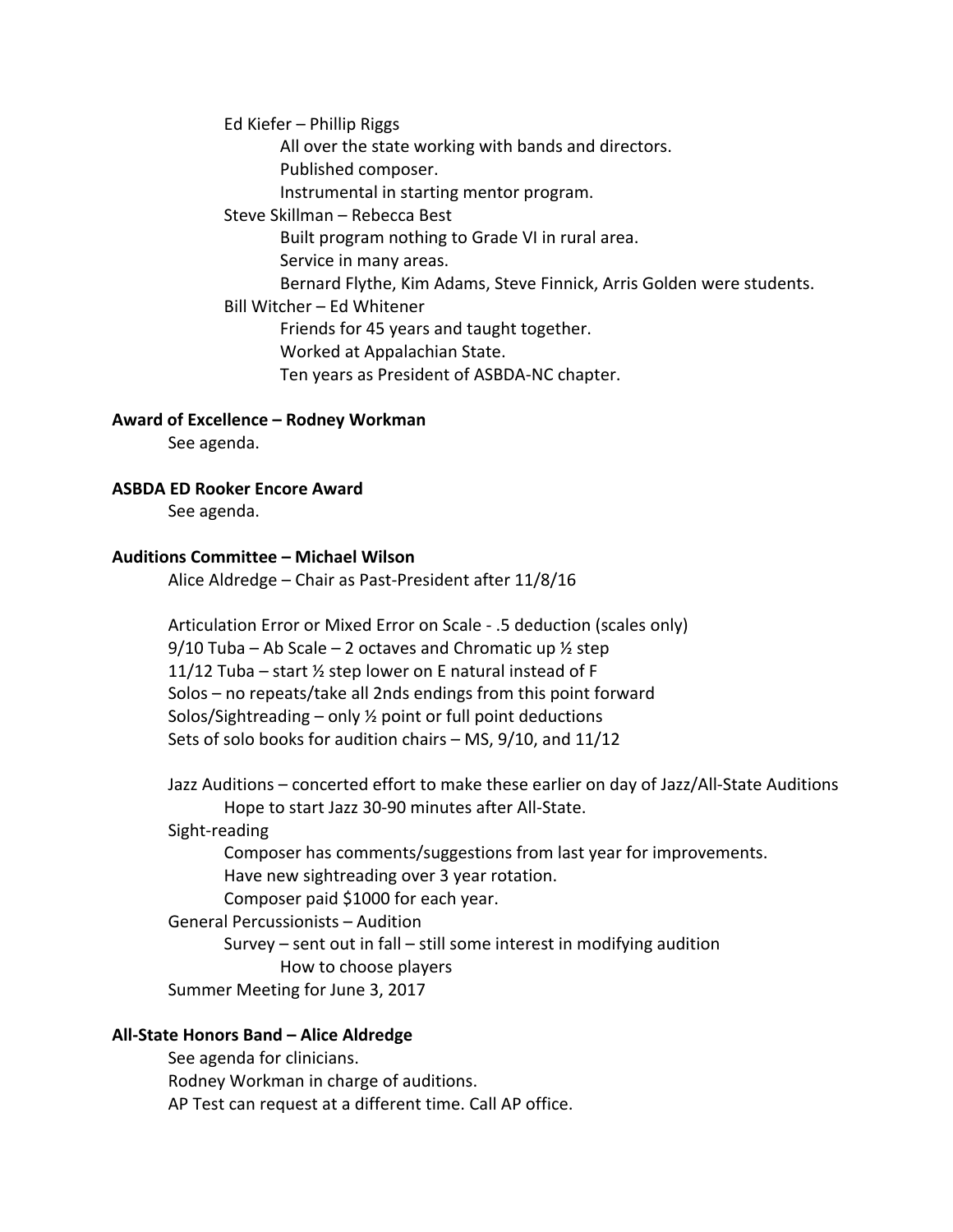#### **Concert Band MPA Festival – Rodney Workman**

New president-elect becomes chair. Masterworks issue Parameters created for Masterworks Approved by board Play one more Grade VI if you choose if in time limit or request waiver.

## **Marching Band Committee – Tim Wise**

Thanks to Anne Reese and Tommy Smith – Exec. Director Current and Former Eliminated process for judges being required to take training. Committee hires and trains chief judge. Optional training to be online. Go online to see judges' bios in future. Work meeting in January. Mon at  $4:00$  – David Starnes giving presentation. Session on show design for all levels of groups. Motion to accept MB balance. Proposal to change bylaws. Discussion entertained. Running as standing committee. Vote by raising of hands. Motion and Second – Approved

# **Recognition of Committee Members for Various Committees**

**Mentor Committee** – Windy Fullagar and Mary May

Great retreat yesterday. First year teachers not paired, please see Windy or Mary. Recognition of committee.

### **NCMEA Staff Development Conference**

Wonderful performing groups  $-$  3 of 7 in Stevens Center. Check in at each performances/clinics on app. Dealing with convention renovations. Only for 1 year.

Web Site – recognition of Ruth Petersen

### **Other Business**

ASW - James Daugherty

Concerns by many.

Districts can write a local option plan.

Done by Davidson and Wake Counties.

Advocate to superintendents.

James glad to help.

Appeal process on results  $-$  ask principal.